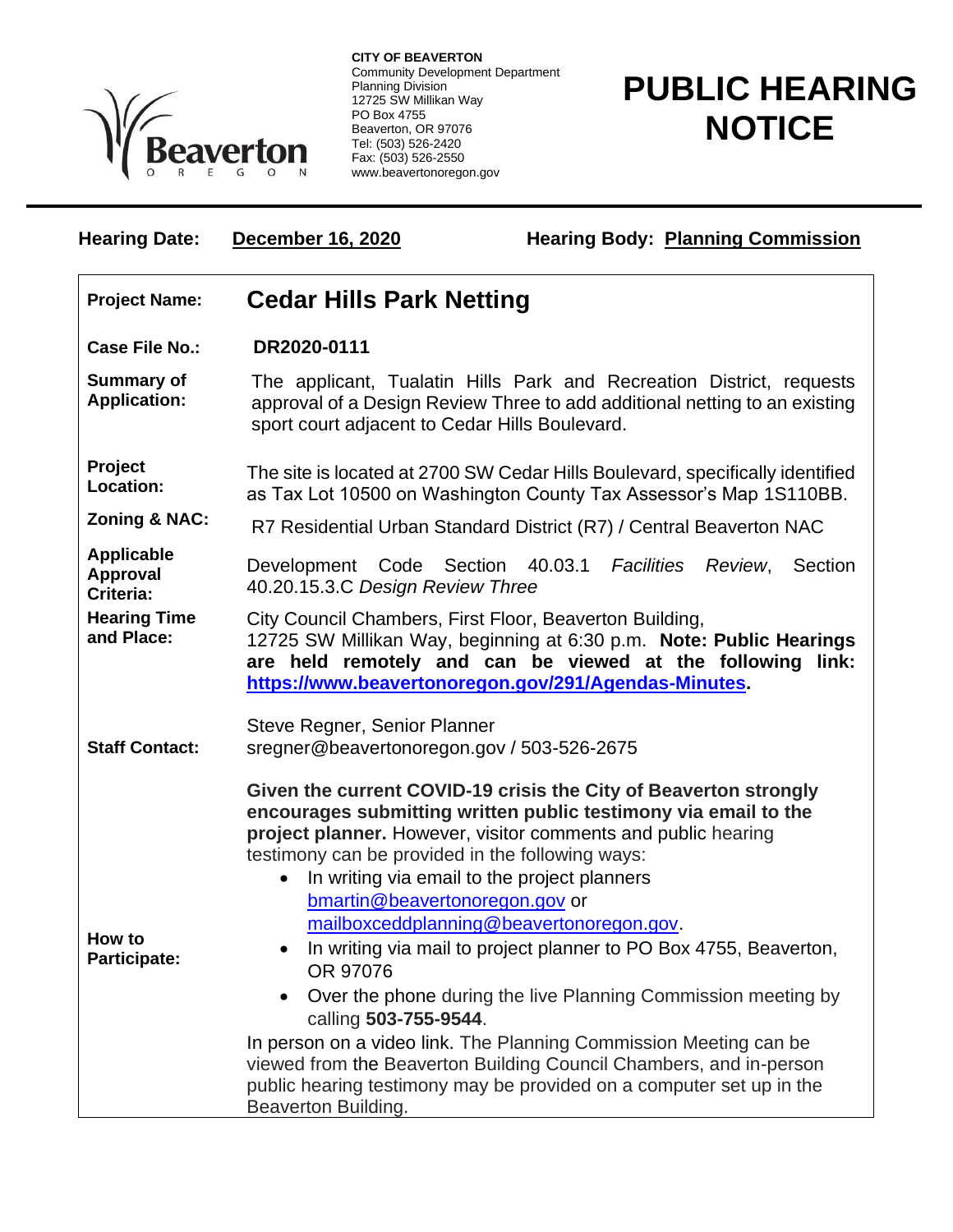*NOTE: The City of Beaverton has declared a State of Emergency due to COVID-19 and the Community Development Division is closed to the public until further notice. The Community Development Department is evaluating temporary changes to processes and procedures to respond appropriately to the COVID-19 State of Emergency, and is committed to ensuring that the land use review process continues to fulfill the requirements of state and local law while protecting the health and wellbeing of the community.*

During this State of Emergency, staff strongly encourages you to submit any testimony comments or questions via email to the Project Planner. Pursuant to Section 50.83 of the Beaverton Development Code, written comments or exhibits submitted prior to the hearing to be submitted by staff at the hearing must be received by the City Recorder no later than 4:30 p.m. on the day of the scheduled hearing. Mailed written comments to the Commission should be sent to the attention of Steve Regner, Planning Division, PO Box 4755, Beaverton, OR 97076. To be made a part of the staff report, correspondence needs to be received by **December 4, 2020**. All written testimony provided prior to the meeting will be provided to Planning Commission prior to their decision. Please reference the Case File Number and Project Name in your written comments. Comments may also be provided via email to [sregner@beavertonoregon.gov.](mailto:sregner@beavertonoregon.gov)

Staff strongly encourages you to participate in the public process by reviewing documents online and viewing the public meeting at [https://www.beavertonoregon.gov/291/Agendas-Minutes.](https://www.beavertonoregon.gov/291/Agendas-Minutes) The City has implemented a phone-based tool for submitting oral testimony at Planning Commission meetings and/or provide an opportunity to testify via webcam at the Beaverton Building during the hearing. The telephone call-in line for public testimony during the public hearing is 503-755-9544. If you do not have the technology to view documents, watch, or participate in the meeting, please contact the project planner for additional support.

## **Facilities Review Committee Meeting Day: Wednesday, December 2, 2020**

The Facilities Review Committee is not a decision making body, but advises the Director and Planning Commission on a project's conformity to the technical criteria specified in Section 40.03 of the Beaverton Development Code. The Director will include the Committee's recommendation in the staff report to the decision making authority. The Facilities Review Committee meeting is open to the public, but is not intended for public testimony.

A copy of the pre-application conference notes, neighborhood meeting information, and all other documents and evidence submitted by or on behalf of the applicant, and applicable review criteria, are available for inspection at the Beaverton Planning Division, 4<sup>th</sup> floor, Beaverton Building, 12725 SW Millikan Way, between the hours of 7:30 a.m. and 4:30 p.m. Monday through Friday, except holidays. A copy of the staff report will be available for inspection at no cost at least seven (7) calendar days before the hearing. A copy of any or all materials will be provided at reasonable cost. A copy of the staff report may also be viewed online at: [www.beavertonoregon.gov/DevelopmentProjects](http://www.beavertonoregon.gov/DevelopmentProjects)

The Planning Commission shall conduct hearings in accordance with adopted rules of procedure and shall make a decision on the development application after the hearing closes. Failure to raise an issue in a hearing, by testifying in person or by letter, or failure to provide statements or evidence with sufficient specificity to afford the decision making authority an opportunity to respond to such issue, precludes appeal to the Land Use Board of Appeals on the issue.

*Accessibility information: This information can be made available in large print or audio tape upon request. Assistive listening devices, sign language interpreters, or qualified bilingual interpreters can be made available at any public meeting or program with 72 hours advance notice. To request these services, contact Steve Regner by calling 711 503-526-2675 or email [sregner@beavertonoregon.gov.](mailto:sregner@beavertonoregon.gov)*